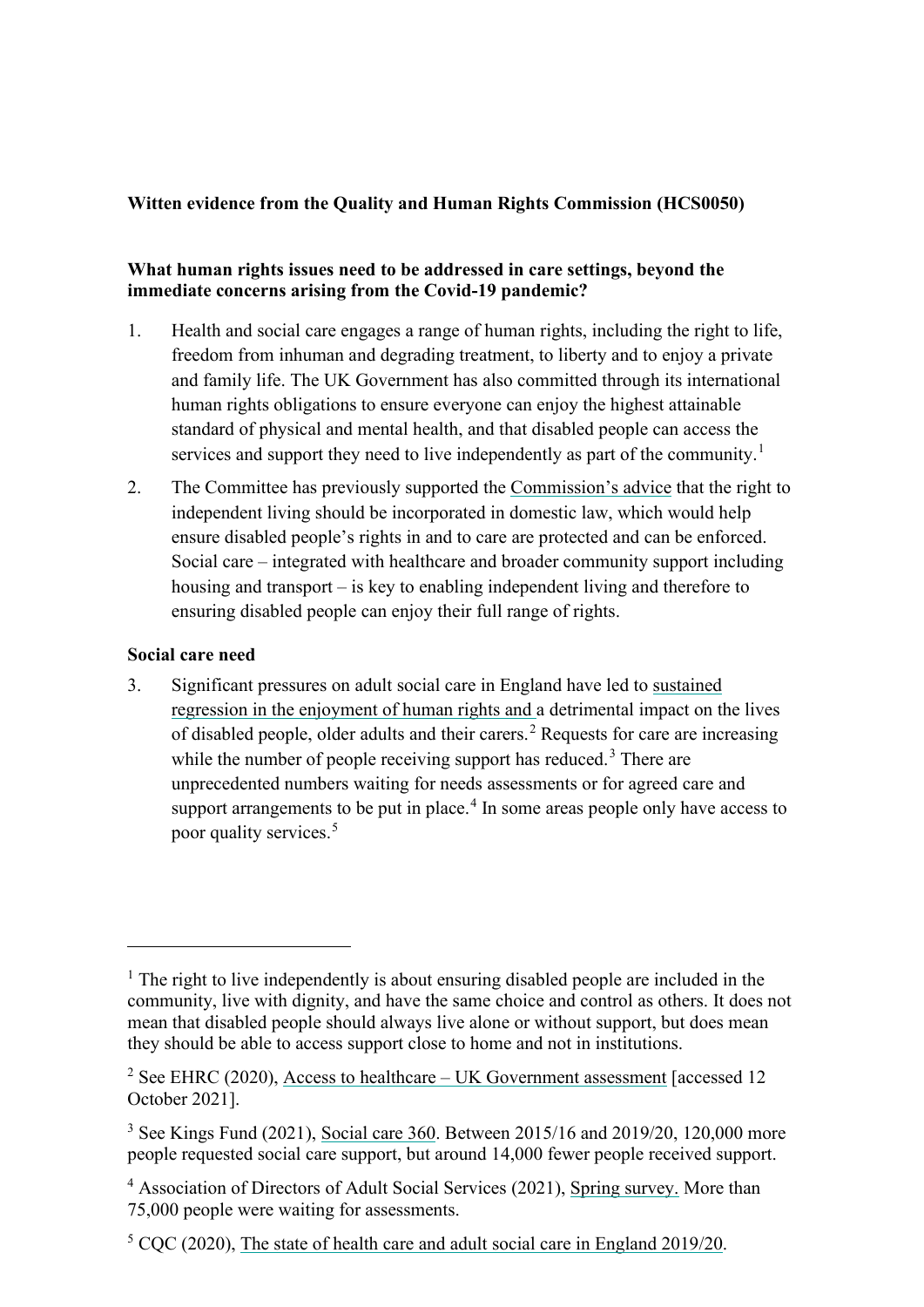## **Home care**

- 4. There is insufficient high-quality home care to support people to live in and receive care close to home and avoid unnecessary stays in hospitals or other residential settings.<sup>6</sup> Our 2019 housing inquiry also identified a significant shortage of accessible housing and unacceptable delays and bureaucracy involved in installing home adaptations.
- 5. While home care can support greater independence and respect for people's rights, there are risks associated with care provided 'behind closed doors'. Our 2011 home care inquiry found evidence of human rights breaches including people not being fed, neglect for personal care, and physical and financial abuse.

## **People who lack capacity**

6. People who lack capacity are at increased risk of human rights breaches. We are ready to advise the Government on implementing new liberty protection safeguards to ensure care arrangements are appropriate and proportionate, in line with article 5 ECHR and other human rights standards. We recommend further detailed consideration of how the rights of people who lack capacity can be strengthened across the care system, including through supported decision-making and access to independent advocacy.

#### **Mental health detention**

- 7. The UK Government has committed to parity of esteem for mental and physical health.<sup>7</sup> However, too many people continue to receive mental health care at a point of crisis through restrictive and coercive routes, particularly people from Black ethnic groups.<sup>8</sup> Our key priorities for reforming the Mental Health Act include:
	- reduced overall and disproportionate levels of detention and restraint
	- sufficient high quality community-based services and therapeutic alternatives to detention
	- a revised capacity test to prevent inappropriate detention and involuntary treatment
	- improved access to advocacy
	- greater ability to challenge detention and treatment decisions

<sup>6</sup> Ibid.

<sup>&</sup>lt;sup>7</sup> See eg DHSC (January 2021), The NHS Constitution for England.

<sup>&</sup>lt;sup>8</sup> See EHRC (April 2021), Response to the white paper on reforming the Mental Health Act.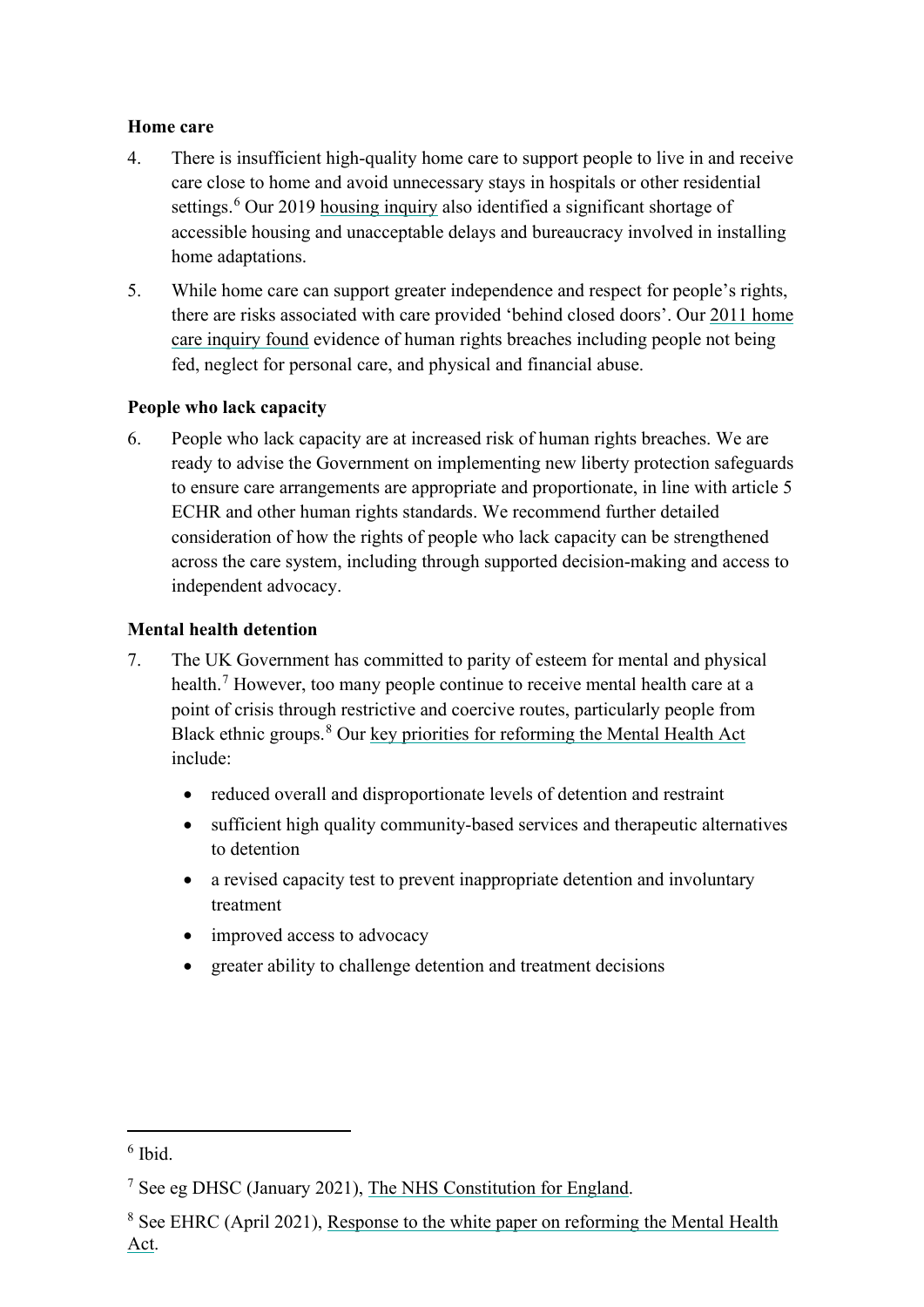#### Support for people with learning disabilities and/or autism

8. We remain concerned about the inappropriate detention of people with learning disabilities and/or autism, which may breach articles 3, 5 and 8 ECHR. Many people live in inpatient settings for long periods, often far from home, and are subject to restraint and restrictive interventions.<sup>9</sup> Allegations of physical and psychological abuse

raise serious questions about whether lessons have been learnt since Winterbourne View in 2011. We welcome steps by the Department for Health and Social Care to reduce the number of people in inpatient settings.<sup>11</sup> though to have the desired impact, plans will need clear targets, timescales and accountability.

## How effective are providers at respecting the human rights of people under their care?

#### **Rights breaches**

- 9 There is widespread use of restraint and restrictive interventions in mental health settings, disproportionately affecting people from ethnic minority groups, women, girls and those with learning disabilities and autism. This may result in breaches of the right to a private and family life, and in extreme cases the right to life and to be free from inhuman and degrading treatment. We note that the Care Ouality Commission has recently rated several settings for people with learning disabilities and autism as inadequate, including examples where people were not kept safe from avoidable harm, abuse and poor care.<sup>12</sup>
- The pandemic has exposed significant issues in social care. Our briefing on care  $10.$ homes during Covid-19 identifies evidence that human rights and equality standards have not been upheld, including in decisions about admissions, visits and access to critical care. Improved performance of equality duties could support greater respect for human rights in decision-making, policy and practice.

 $10$ 

<sup>&</sup>lt;sup>9</sup> See EHRC (June 2021), Briefing for the debate on the 10th anniversary of the Winterbourne View hospital scandal and progress on moving people with a learning disability and/or autism out of inpatient units.

 $11$  See DHSC (2021), National strategy for autistic children, young people and adults: 2021 to 2026, and DHSC (2021), Autism strategy implementation plan: 2021 to 2022.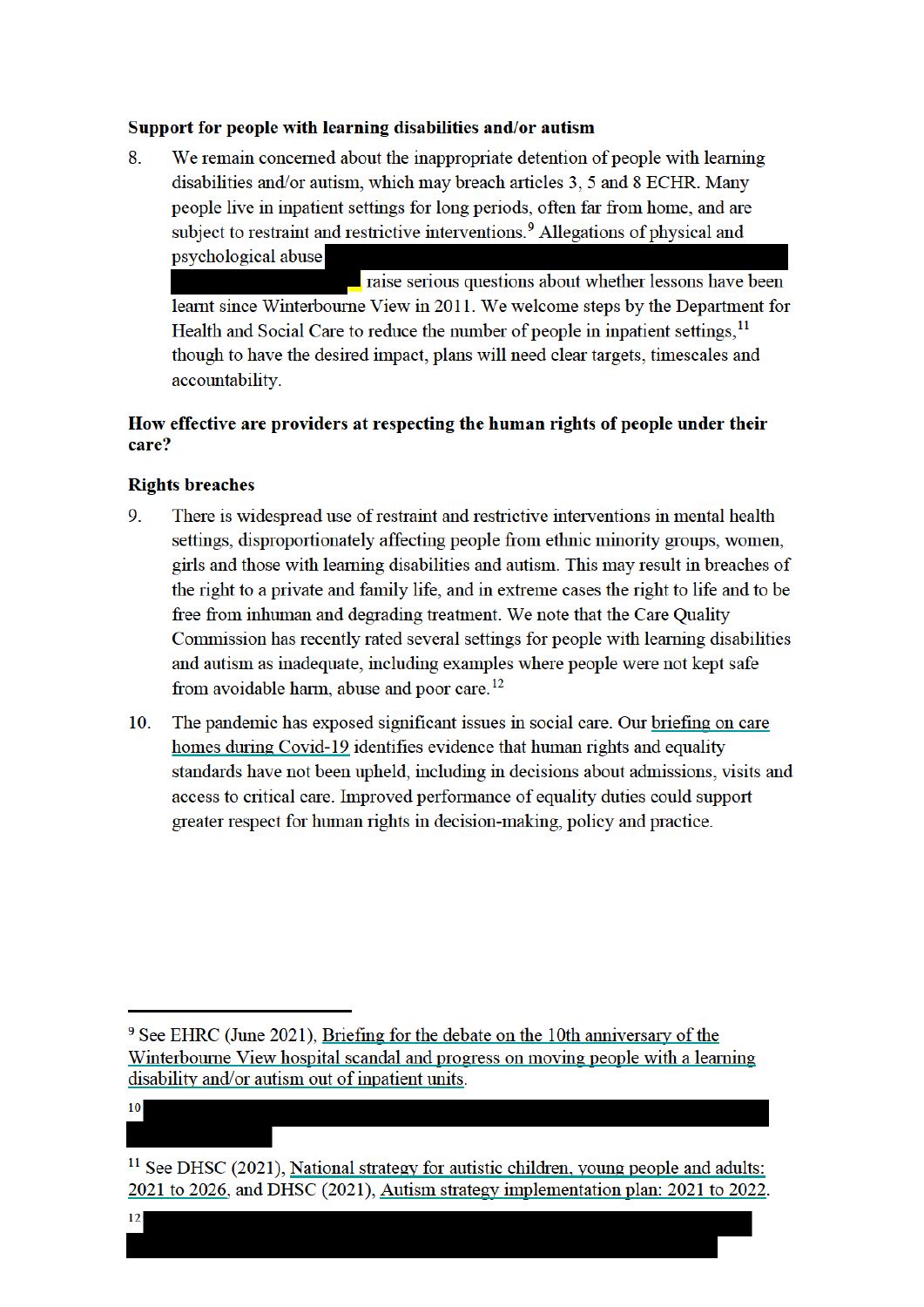## **Knowledge of human rights**

11. There is a lack of knowledge about equality and human rights among staff across the sector, and people in care services are not empowered to understand and claim their rights. We have developed guidance on rights for people detained under the Mental Health Act, given the particular risks for this group. Evidence from our pilots showed it was a valuable tool for patients, families, advocates and staff to better understand and realise rights.<sup>13</sup> We have recommended a duty to provide a similar standard 'notification of rights' under the proposed new Mental Health Bill.

## **Commissioning and integrating services**

12. Commissioning and join-up between services is also an issue. Proposals in the Health and Care Bill provide an opportunity to improve integration between health and social care - and across wider services such as housing and transport - to help tackle inequalities facing groups sharing protected characteristics and deliver a person-centred approach.

## **Valuing the workforce**

13. We recognise the workforce, in which women and people from ethnic minorities are overrepresented, is under significant pressure. Using our inquiry powers we are continuing to explore the treatment of people from ethnic minorities in low-paid roles on the frontline of health and social care. We expect to report our findings and recommendations shortly. A workforce that is appropriately valued, trained and qualified is key to improving care quality and strengthening protections for people's rights.

## **How effective are regulators in protecting residents from human rights breaches and in supporting patients and residents who make complaints about their care provider?**

## **Identifying poor standards and abuse**

14. We welcome the incorporation of human rights in the Care Quality Commission (CQC) inspection standards and thematic work - for example the review of 'do not attempt resuscitation' decisions during the pandemic and ongoing work on restraint, segregation and seclusion. Our memorandum of understanding with CQC sets out a framework for collaborative working to help safeguard and strengthen people's rights.

 $13$  We piloted the guidance over the course of 5 weeks in 2019 with people detained under the Mental Health Act in a range of settings. It was also used with advocates, mental health professionals and carers.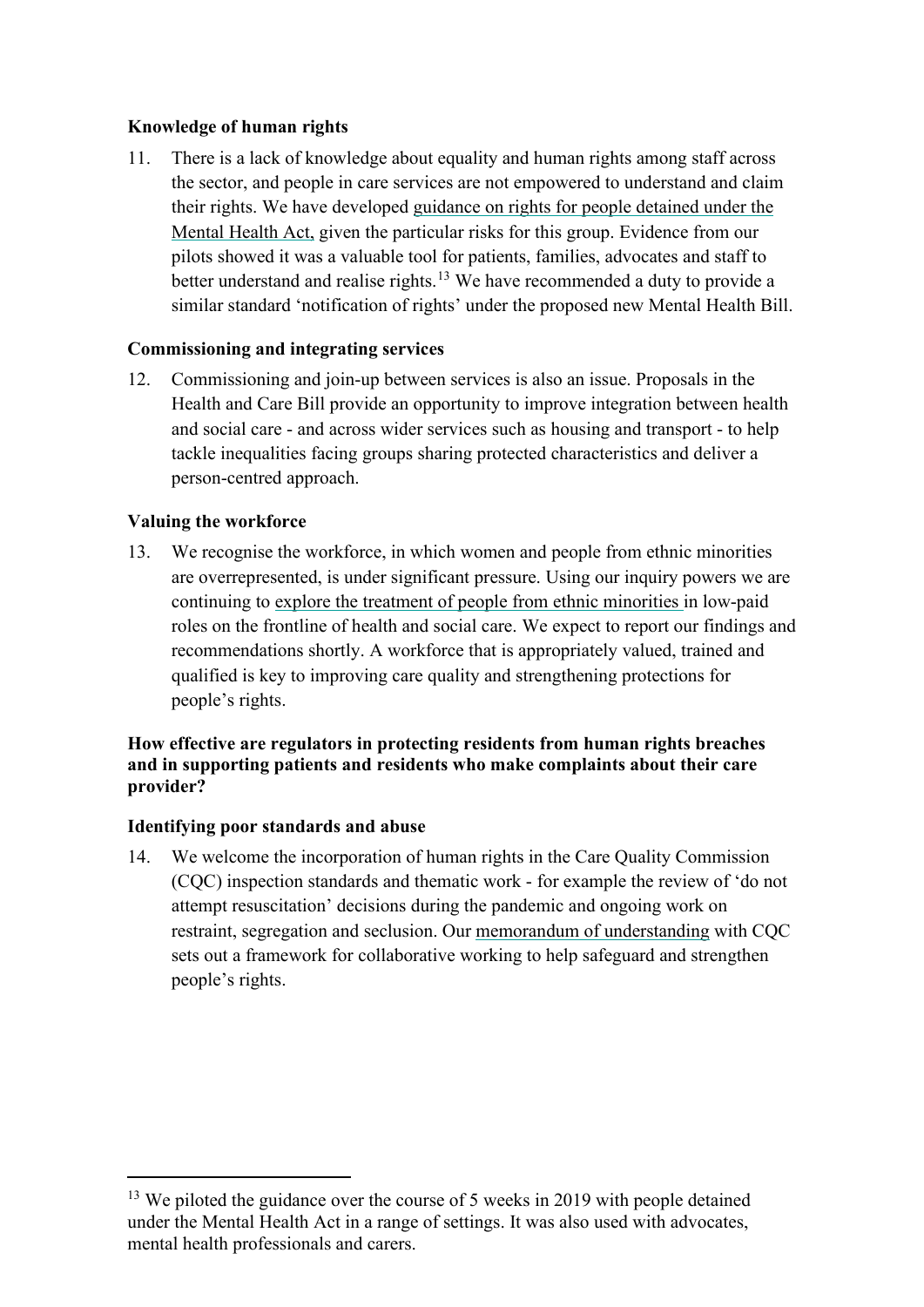$15.$ We recognise there have been occasions when inspections have failed to identify poor care, including deliberate abuse.<sup>14</sup> Our strategic partnership with COC prioritises work to address 'closed cultures' that can lead to human rights breaches. Our advice on the Health and Care Bill also supports the proposed new duty for the COC to assess how effectively local authorities discharge key aspects of their social care duties

## **Social care complaints**

- We are concerned that routes to challenge local government decisions about  $16<sup>1</sup>$ whether and how care needs will be met may be inadequate. These decisions affect whether people have choice, control and dignity in their day-to-day lives, and can maintain relationships and participate in the community. We are carrying out an inquiry to help understand and address these issues.
- Barriers to raising complaints about the quality of care may include fear of  $17<sup>7</sup>$ repercussions or retaliation by providers (including eviction), lack of advocacy, complex complaints processes and low expectations that complaints will lead to change.<sup>15</sup> The Local Government and Social Care Ombudsman is upholding a higher rate of complaints, and while compliance with its recommendations is high. it is not consistently achieved to agreed timescales.<sup>16</sup>

## **Patient safety**

We support the introduction of a new statutory Health Services Safety 18. Investigations body through the Health and Care Bill to improve patient safety. Our advice to Government on setting up this body focuses on ensuring its investigations are properly independent, embed the voices of patients and families, generate meaningful and lasting improvements, and have regard to the different risks and experiences of people sharing protected characteristics.

## What lessons need to be learned from the pandemic to prevent breaches of human rights legislation in the future?

## **Covid-19 recovery**

It is important that people with care needs are not left behind in the recovery from  $19<sub>1</sub>$ the pandemic. Care home residents still face limits on visits and are advised to keep physical contact with loved ones to a minimum.<sup>17</sup> This has a significant impact on wellbeing and is in sharp contrast to the situation for the rest of the population, who are free to be with friends and relatives.

# $14$

<sup>15</sup> Competition & Markets Authority (2017), Care homes market study, final report.

<sup>&</sup>lt;sup>16</sup> Local Government and Social Care Ombudsman (2021), Annual review of adult social care complaints 2020-21.

<sup>&</sup>lt;sup>17</sup> Department for Health and Social Care (2021), Guidance on care home visiting, updated 23 August 2021.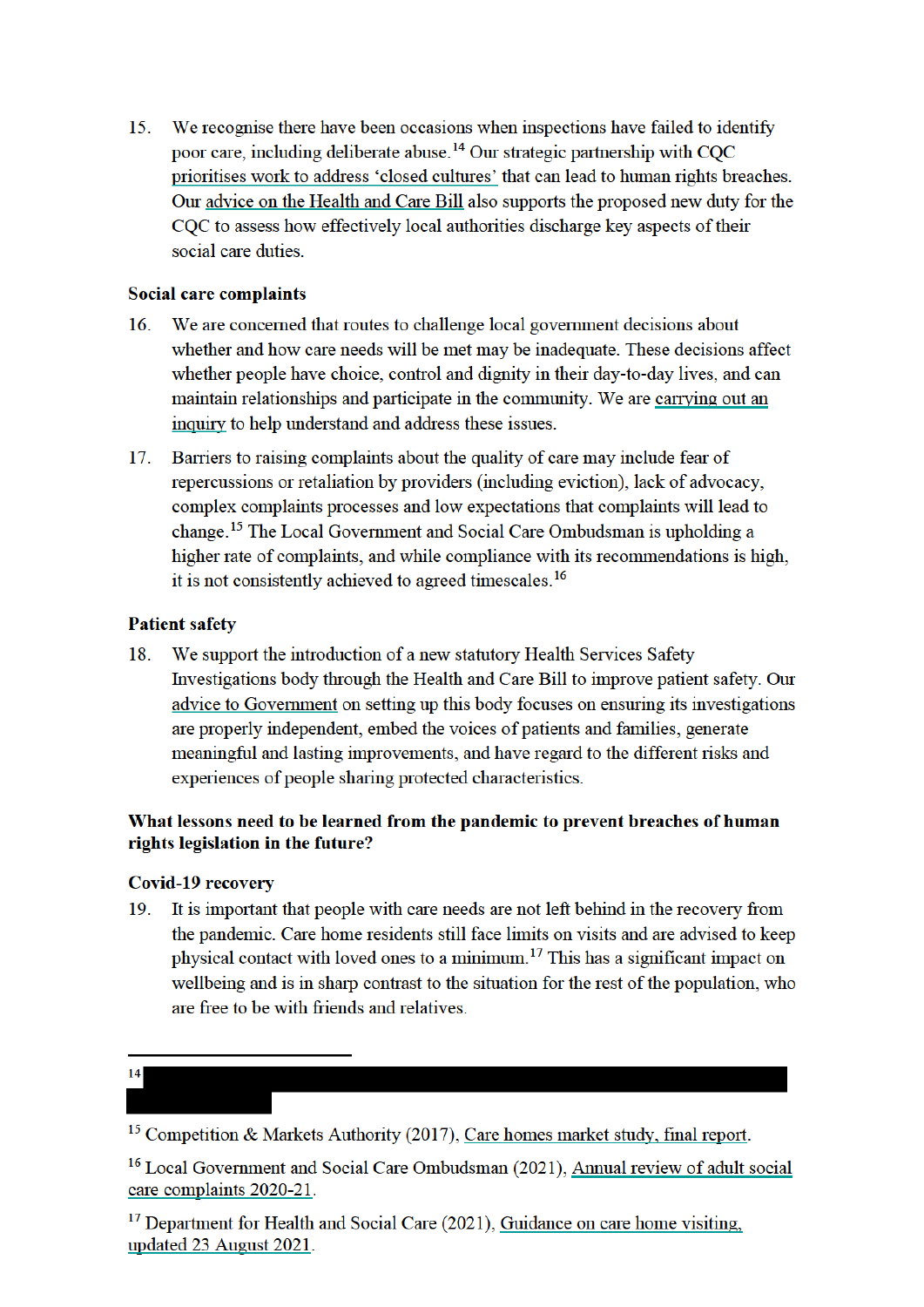20. We are aware of concerns that visiting guidance is not being followed consistently, including on supporting essential caregivers and end of life visits. While our direct enforcement powers are generally limited to breaches of the Equality Act, we continue to monitor intelligence to identify potential legal cases where our support could help achieve a successful outcome.

## **The future of social care**

- 21. We are pleased the UK Government has committed to wide-ranging and sustainable reforms to adult social care. Reforms should be guided by the following principles, which are based on the requirements of the Equality Act 2010, the Human Rights Act, the UN Convention on the Rights of Persons with Disabilities, and the International Covenant on Economic, Social and Cultural Rights.
	- **Available**. Everyone with care needs should be able to access the support they need. The system should be sufficiently and sustainably funded to achieve that.
	- **Accessible**. Social care should be easy to navigate and empower people to make informed choices. Services must anticipate the needs of disabled people and the adjustments they might need, including independent advocacy.
	- **Person-centred**. Care should be personalised and tailored to individuals' needs, including needs arising from their protected characteristics. Health, care and wider community services should be joined up around people.
	- **Choice and control**. Individuals should have maximum choice and control over what care they receive and how it is provided. The voices of those with care needs should be at the centre of decisions that affect them, in line with the principles of participation and co-production.
	- **Community and connection**. People should be supported to live in and access care close to their own homes, communities and support networks.
	- **Robust regulation and effective redress**. Regulators should work to promote equality and human rights and ensure accountability and continuous improvement. Routes to challenge decisions and raise complaints should be effective and accessible.
	- **Support for unpaid carers**. Services should recognise the vital role of unpaid carers and work in partnership with them. Carers should be able to access the support they need, including financial help.
	- **Valuing the workforce**. Caring should be a valued profession with fair recruitment, pay and treatment, and opportunities for training, development and progression. This should be recognised as key to driving higher standards of care and upholding people's rights.
- 22. We recognise that the Human Rights Act does not necessarily apply in situations where care is arranged and funded privately, creating a potential gap in protections. We welcome further consideration of how this could be addressed.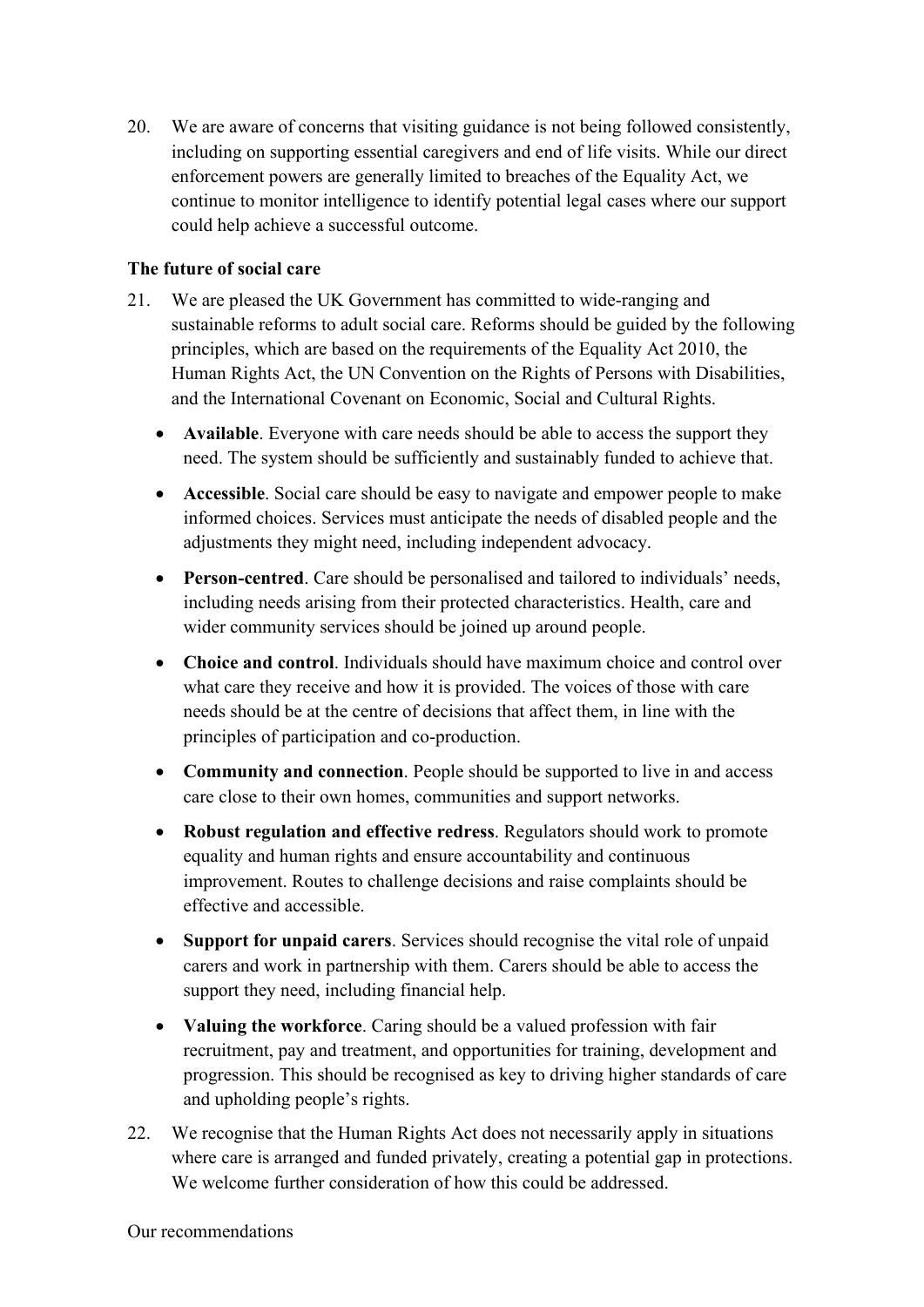- 1) The right to independent living should be incorporated in domestic law, in line with our proposed legal model, to ensure disabled people's rights in and to care are protected and can be enforced.<sup>18</sup>
- 2) Disabled and older adults should be meaningfully consulted and engaged in establishing and directing the public inquiry into the Covid-19 pandemic. The inquiry findings should be used on an ongoing basis to identify and implement changes in policy and practice to ensure the rights of people with care needs are protected.
- 3) The Department for Health and Social Care should bring forward detailed proposals for reforming social care as a priority and before the end of 2021. Reforms should focus on enhancing the rights of and promoting equality for people with care needs and carers, guided by the principles we set out above.
- 4) The Department for Health and Social Care should bring forward a Mental Health Bill at the earliest opportunity and ensure proposals seek to prevent unnecessary detention and disproportionate treatment.
- 5) The Department for Health and Social Care should publish and oversee a new action plan without further delay to improve the treatment of people with learning disabilities and autism, and significantly reduce the number detained in hospitals.
- 6) The Department for Health and Social Care should ensure the health and care workforce at all levels, including those with commissioning responsibilities, receives effective support, guidance and training on upholding human rights and promoting equality.
- 7) The Department for Health and Social Care should continue to build on progress to integrate health, social care and wider community services to ensure a personcentred approach to care.
- 8) The Department for Health and Social Care, NHS England and the Care Quality Commission should continue to focus efforts on preventing inappropriate use of restraint and restrictive interventions, and addressing disproportionate treatment for groups sharing protected characteristics.
- 9) The Care Quality Commission should continue to prioritise preventing and identifying closed cultures to ensure disabled and older adults are not subject to poor standards of care, neglect or abuse.
- 10) The proposed new duty for the Care Quality Commission to assess local authorities' performance of their social care duties should consider their full range of duties at both the strategic commissioning and individual levels, and include an assessment of how effectively they promote equality and uphold people's rights.
- 11) The proposed new Health Services Safety Investigations Body should be established in line with human rights standards, including ensuring its investigations are effective and fully independent.

<sup>&</sup>lt;sup>18</sup> See EHRC (May 2021), Strengthening the right to independent living, at the appendix.